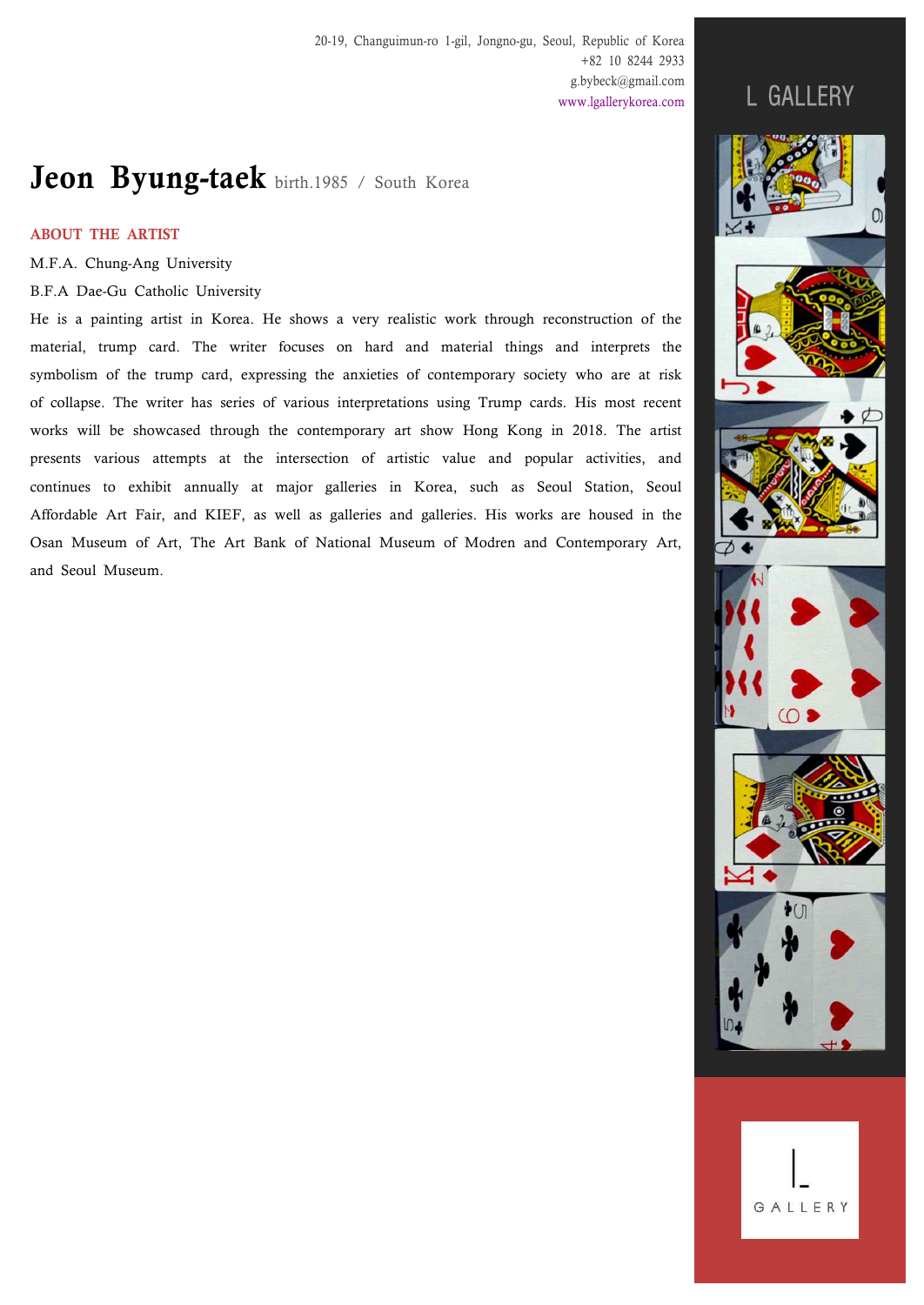# Jeon Byung-taek birth.1985 / South Korea

## **Collections**

Osan Museum of Art, / National Museum of Modern and Contemporary Art, Art Bank <2012,2016> / Culture Ocean / Seoul Museum / Korea Labor Welfare Corporation (Pyeong-taek Branch) Tom & Toms /Cgretail /

Chemicos / Sejong Continuing Education / private collection

# Solo Exhibitions

|  | 2017 Invited Exhibition 'Everything will be ok ' <gallery .="" daegu="" woohua=""></gallery> |
|--|----------------------------------------------------------------------------------------------|
|  | 2017 Invited Exhibition LOVE : sweet pain <art .="" 247="" seoul=""></art>                   |
|  | 2017 Invited Exhibition crossroads of choice' <gallery a.="" seongnam=""></gallery>          |
|  | 2016 Invited Exhibition 'crossroads of choice' < Culture space EMOK. Seoul>                  |
|  | 2016 Invited Exhibition <gallery .="" a="" seongnam=""></gallery>                            |
|  | 2016 Invited Exhibition <gallery .="" herald="" seoul=""></gallery>                          |
|  | 2015 Invited Exhibition <tom &toms="" .="" black="" noonsquare="" seoul=""></tom>            |
|  | 2015 Invited Exhibition <gallery a.="" seongnam=""></gallery>                                |
|  | 2014 Invited Exhibition <zeinxono .="" gallery="" seoul=""></zeinxono>                       |
|  | 2013 Invited Exhibition <gallery a.="" seongnam=""></gallery>                                |
|  | 2012 Invited Exhibition - <epoque .="" gallery="" seoul=""></epoque>                         |
|  | 2012 Invited Exhibition - The lord knows < A1 Gallery . Seoul>                               |

2009 'Creative Explosion' Planned Exhibition<Alternative Space Gate . Daejeon>

# Booth Solo Exhibitions

2014 'Fifteen Gallery' Planned and Invited Exhibition <Fifteen Gallery . Seoul> 2013 Young Artists 'My Painting that is Unlike Mine' <Seoul Museum . Seoul> 2010 The Beginning <Seoul Museum . Seoul>

### Biennale

2015 Animamix biennale <Daegu art museum . Daegu>

## Art Fairs

2017 Busan Coffee Dessert Show <Bexco. Busan> 2017 Gyeongnam International Art Fair <Ceco . Changwon> 2017 Busan Annual Market of Art 'BAMA' <Bexco. Busan> 2016 Seoul Art Show <Coex . Seoul> 2016 Luxembourg Art Week <Halle Victor Hugo, Luxembourg> 2016 Affordable Art Fair in Seoul <DDP . Seoul> 2016 Seoul Open Art Fair 'SOAF' <Coex . Seoul> 2016 Busan Annual Market of Art 'BAMA' <Bexco. Busan> 2015 Seoul Art Show <Coex . Seoul> 2015 Daegu Art Fair <Exco . Daegu> 2015 Creative Orange Art Festa 'Coaf' <Wellihilli park . Hoengseong> 2015 Busan Art Show <Bexco . Busan> 2014 Korea International Art Fair 'KIAF' <Coex. Seoul> 2014 Tong-Yeong Art Fair <Tong-Yeong City Hall> 2009 The 4th Shinsegae Art Fair 'Green Cake' <Shinsegae Seoul, Gawng-ju, Busan> 2009 CSIAF Shanghai International Art Festival "Colors of Korea"<Shanghai Sculpture Museum of Art>

2009 KOMAS Korea Mokpo Art Fair Special Exgibition <Mok-po Culture & Art Center>